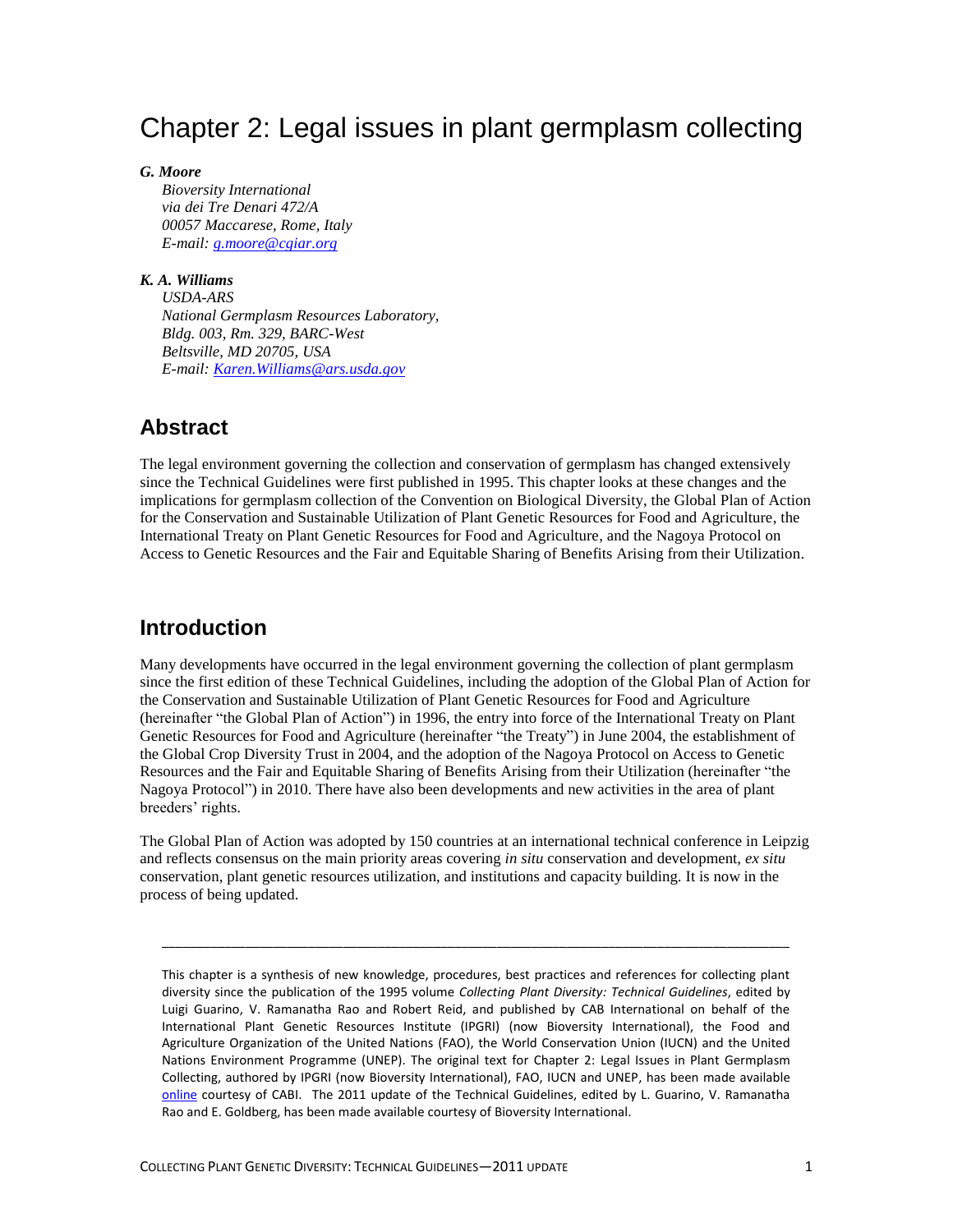The entry into force of the Convention on Biological Diversity (CBD) in 1992 (with its emphasis on the sovereign rights of countries of origin of genetic resources and on the premise that access should be on the basis of prior informed consent and mutually agreed terms) raised concerns about the potential impact of an essentially bilateral system of access and benefit-sharing on the flow of plant genetic resources for food and agriculture (PGRFA) so critical to food security and the development of sustainable agriculture. The response of the international agricultural community was to call for the revision of the International Undertaking on Plant Genetic Resources, with its emphasis on the free flow of PGRFA, to bring it into harmony with the CBD while still allowing for the exchange of the PGRFA most essential to food security without incurring prohibitive transaction costs. The product was the International Treaty on Plant Genetic Resources for Food and Agriculture [\(www.planttreaty.org/texts\\_en.htm\)](http://www.planttreaty.org/texts_en.htm), which was adopted by the FAO Conference in 2001 and now has some 127 Contracting Parties.

The Treaty establishes a multilateral system of access and benefit-sharing (MLS) for the plant genetic resources of a number of the crops and forages that are most important for food security and on which countries are most dependent (listed in Annex 1 of the Treaty, which can be updated from time to time by consensus of all Contracting Parties). All Annex 1 PGRFA that are under the management and control of Contracting Parties and in the public domain are automatically included in the MLS, and Contracting Parties are to encourage other holders of Annex 1 PGRFA to place them in the MLS. Access and benefitsharing for the plant genetic resources of the genera of some 64 crops and forages listed in Annex 1 to the Treaty, as between Contracting Parties to the Treaty, is to be on the basis of multilaterally agreed terms and conditions as set out in a standard material transfer agreement (SMTA), thus reducing the transaction costs involved in negotiating access and benefit-sharing on a strictly bilateral basis. Facilitated access under the Treaty covers only the crops and forages listed in Annex 1, although a number of Contracting Parties, mostly developed countries, have chosen to extend facilitated access under the SMTA to the plant genetic resources of other crops.

The MLS was designed primarily with access to *ex situ* collections in mind. Access to the plant genetic resources of Annex 1 crops and forages from *in situ* conditions is to be provided in accordance with national legislation or (in its absence) in accordance with such standards as may be set by the Treaty's Governing Body. Nevertheless, these resources are still covered by the MLS. The exact implications of the reference to national legislation in connection with access and benefit-sharing for PGRFA found in *in situ* conditions have not yet been considered by the Governing Body of the Treaty. In any case, much germplasm collection will normally be carried out in areas not covered automatically by the MLS (e.g., non-Annex 1 PGRFA or PGRFA in famers' fields or in countries not yet party to the Treaty). The legal environment governing the collection of germplasm will thus inevitably be a patchwork of norms under both the Treaty and the CBD.

The CBD itself is a framework convention setting out the main principles governing the conservation and sustainable use of all genetic resources: access to genetic resources outside the scope of the Treaty is governed by the CBD and will be subject to the terms of the Nagoya Protocol once that protocol enters into force. Access to genetic resources and the fair and equitable sharing of the benefits arising from their use is to be on the basis of prior informed consent and on mutually agreed terms. Exactly what this means in practice is the subject of the Nagoya Protocol, which sets out in more detail the process for obtaining access to genetic resources and related traditional knowledge (as well as the fair and equitable sharing of benefits arising from their use) on the basis of prior informed consent and mutually agreed terms.

The following update concentrates on the impact of the Treaty and the Nagoya Protocol. Work has not yet started on the development of standards for access to PGRFA in *in situ* conditions under the MLS, which will inevitably throw more light on the meaning and implications of the provisions of the Treaty that deal with this issue. The following update also examines recent developments regarding *ex situ* conservation, including the adoption of the Global Plan of Action and the establishment of the Global Crop Diversity Trust. It also briefly describes new developments in the area of plant breeders' rights and *ex situ* conservation techniques.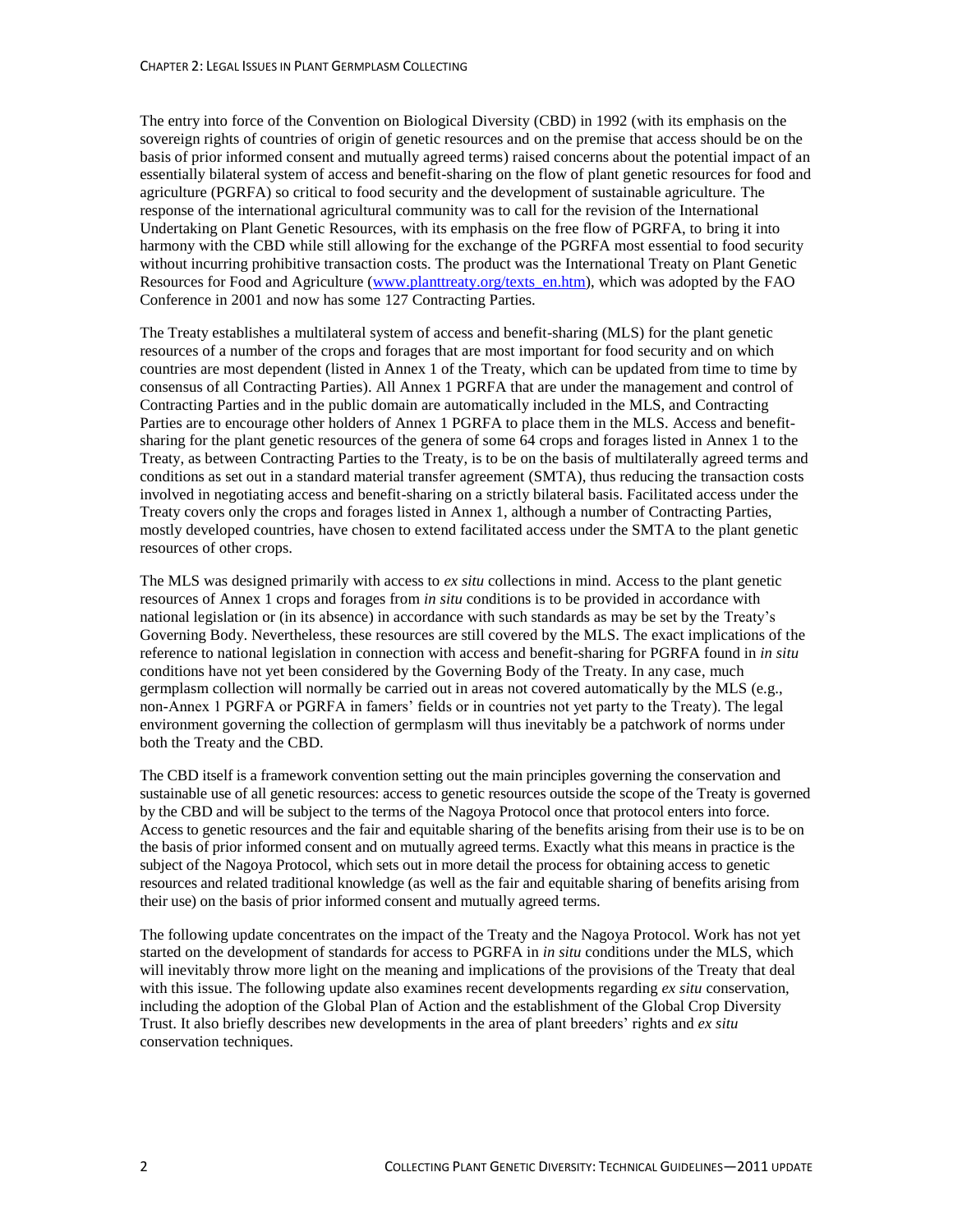# **Current Status**

#### *The International Treaty on Plant Genetic Resources for Food and Agriculture*

The Treaty entered into force on 29 June 2004 and (as of 15 June 2011) has 127 Contracting Parties. The objectives of the Treaty are the conservation and sustainable use of PGRFA and the fair and equitable sharing of the benefits arising out of their use (in harmony with the CBD) for sustainable agriculture and food security. Articles 5 and 6 set down general provisions regarding conservation, exploration, collection, characterization, evaluation and documentation of PGRFA and their sustainable use. Article 5.1.(b) requires each Contracting Party, subject to national legislation, to promote the collection of PGRFA that are under threat or are of potential use, along with relevant associated information. Under paragraph 5.1.(e), Contracting Parties are required to cooperate to promote the development of an efficient and sustainable system of *ex situ* conservation, giving due attention to the need for adequate documentation, characterization, regeneration and evaluation, and to promote the development of appropriate technologies for this purpose. They are also to monitor the maintenance of the viability, degree of variation and genetic integrity of collections of PGRFA (Article 5.1.(f)). Nothing further is said in the Treaty as to what should constitute an "efficient and sustainable" system of *ex situ* conservation, but more indications are given in the Global Plan of Action adopted in 1996 (see below).

Part IV of the Treaty establishes the MLS for the plant genetic resources of crops and forages listed in Annex 1 to the Treaty: the genera of some 35 crops and 29 forages. The Contracting Parties agree to grant other Contracting Parties, or legal and natural persons under their jurisdiction, facilitated access to PGRFA included in the MLS in their countries for the purpose of conservation and utilization for research, breeding and training for food and agriculture. All PGRFA of Annex 1 crops and forages that are under the management and control of the Contracting Party and in the public domain are automatically included in the MLS. Other holders of Annex 1 PGRFA are invited to include their holdings in the MLS and Contracting Parties agree to take measures to encourage them to do so. Some light has been shed on the meaning of these terms by the Ad Hoc Advisory Technical Committee on the Standard Material Transfer Agreement and the Multilateral System of the Treaty (hereinafter "the Ad Hoc Advisory Technical Committee") in the report on its first session in 2010

[\(ftp://ftp.fao.org/ag/agp/planttreaty/gb4/AC\\_SMTA\\_MLS1/ac\\_smta\\_mls1\\_repe.pdf\)](ftp://ftp.fao.org/ag/agp/planttreaty/gb4/AC_SMTA_MLS1/ac_smta_mls1_repe.pdf).

All PGRFA in the MLS are to be made available in accordance with standard multilaterally agreed terms and conditions as set out in the SMTA adopted by the Governing Body of the Treaty at its first session in June 2006 [\(www.planttreaty.org/smta\\_en.htm\)](http://www.planttreaty.org/smta_en.htm). These include the requirement that the PGRFA shall be used only for research, breeding and training for food and agriculture, that access shall be accorded expeditiously and free of charge apart from administrative expenses, and that the recipients should not claim any intellectual property rights over the material received that would limit facilitated access by others to the PGRFA in the form received from the MLS. The MLS also provides for benefit-sharing on a multilateral basis. Facilitated access to PGRFA is expressly recognized as being a major benefit of the system. Other forms of benefit-sharing include exchange of information, access to and transfer of technology, capacity building and the sharing of monetary and other benefits of commercialization.

In this context, the MLS provides that a recipient who commercializes a product that is itself a PGRFA and that incorporates material accessed from the MLS should pay an equitable share of the benefits arising from the commercialization into an international fund set up for this purpose. The payment, which was set by the Governing Body at its first session at the rate of 1.1% of the gross sales of the product less 30% (i.e., 0.77%) is mandatory where the recipient takes action to restrict the availability of the product for further research and breeding (e.g., by taking out certain types of patents over the product). Where availability of the product is not so restricted, then the payment is to be voluntary, though encouraged. In addition to the monetary payments, recipients of material from the MLS are required to make available to the MLS all non-confidential information resulting from the research and development carried out on the material.

As noted by the Ad Hoc Advisory Technical Committee (FAO 2010a) in the report of its first session, the term "PGRFA under the management and control of the Contracting Parties", encompasses both PGRFA in *in situ* conditions and that held *ex situ*". The Treaty provides that access to PGRFA found in *in situ*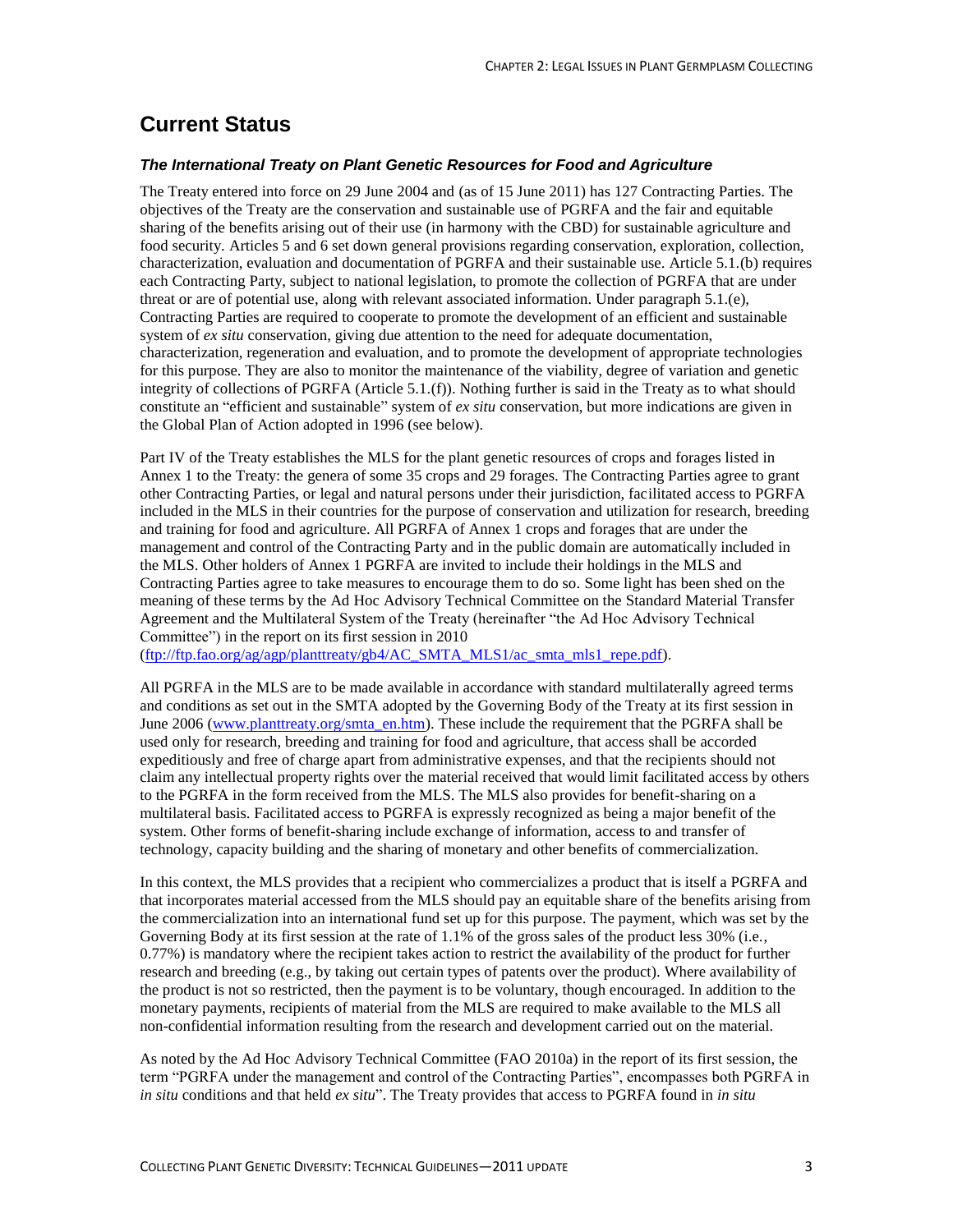conditions will be provided according to national legislation, or in the absence of any such legislation, in accordance with such standards as may be set by the Governing Body. This provision is without prejudice to the other provisions of the MLS. While the exact meaning of this is not entirely clear, it does imply that facilitated access should still be granted to Annex 1 PGRFA that meet the conditions for inclusion in the MLS, but that the way in which access is to be granted, including the actual process of any collection, would be subject to the requirements of national legislation. The Governing Body has not yet authorized the development of standards regarding the collection of PGRFA from *in situ* conditions, whether this would consist of the revision of the Code of Conduct on Plant Germplasm Collection or the development of entirely new standards. At the same time, at its second session, the Ad Hoc Advisory Technical Committee (FAO 2010b) introduced a further note of caution, suggesting that the whole question of the interrelationship of the provisions of Article 12.3.(h) regarding access to PGRFA in *in situ* conditions with the rest of the provisions of the MLS should be further worked on.

Whatever the outcome of the future discussions in the Governing Body on the subject of the scope and implications of Article 12.3.(h), it is clear that the international legal framework governing the collection of PGRFA from *in situ* conditions will be a patchwork of norms from both the Treaty and the CBD. In the end, all will depend on how these provisions are interpreted and implemented at the national level through national legislation. In any event, it is clear that the coverage of the MLS provisions will be only partial, given that non-Annex 1 material will not be covered, nor will Annex 1 PGRFA found in farmers' fields, unless these are placed in the MLS through voluntary action or as a result of collection by national authorities and subsequent incorporation in governmental *ex situ* collections.

#### *The Nagoya Protocol on Access to Genetic Resources and the Fair and Equitable Sharing of Benefits Arising from Their Utilization*

Under the CBD, access to genetic resources and benefit-sharing is subject to national legislation, to prior informed consent and to mutually agreed terms with the country that is the country of origin of those resources or that has acquired them in accordance with the CBD. The rather general CBD provisions regarding access and benefit-sharing have been recently fleshed out in the Nagoya Protocol [\(www.cbd.int/abs/text\)](http://www.cbd.int/abs/text/), which was adopted in September 2010 and has now been signed by 65 states. The Protocol will enter into force 90 days after the deposit of the 50th instrument of ratification, acceptance, approval or accession.

The Nagoya Protocol lays particular stress on the fair and equitable sharing of benefits arising from the utilization of genetic resources. In this context, it draws on previous work undertaken within the framework of the CBD, including the Bonn Guidelines on Access to Genetic Resources and Fair and Equitable Sharing of the Benefits Arising out of Their Utilization [\(www.cbd.int/abs/bonn\)](http://www.cbd.int/abs/bonn/) (hereinafter "the Bonn Guidelines") adopted by the Conference of Parties to the CBD in 2002. The list of possible monetary and non-monetary benefits set out in the Annex to the Nagoya Protocol is drawn directly from the Bonn Guidelines. It also deals in a parallel way with access to genetic resources and to traditional knowledge related to those resources: in both cases prior informed consent is required, and access and benefit-sharing is to be on mutually agreed terms. Where indigenous and local communities have an established right to grant access to particular genetic resources and associated traditional knowledge, then the prior informed consent of those communities must be obtained, and access and benefit-sharing must be negotiated with them on mutually agreed terms.

The Nagoya Protocol seeks to ensure legal certainty with respect to the terms and procedures for access and benefit-sharing, as well as to the genetic resources having been acquired with the prior informed consent of the country providing them and in accordance with mutually agreed terms. Thus, Parties to the Protocol are required to

- provide for legal certainty, clarity and transparency of their domestic access and benefit-sharing legislation or regulatory requirements
- provide for fair and non-arbitrary rules and procedures on accessing genetic resources
- provide information on how to apply for prior informed consent
- provide for a clear and transparent written decision by a competent national authority, in a cost-effective manner and within a reasonable period of time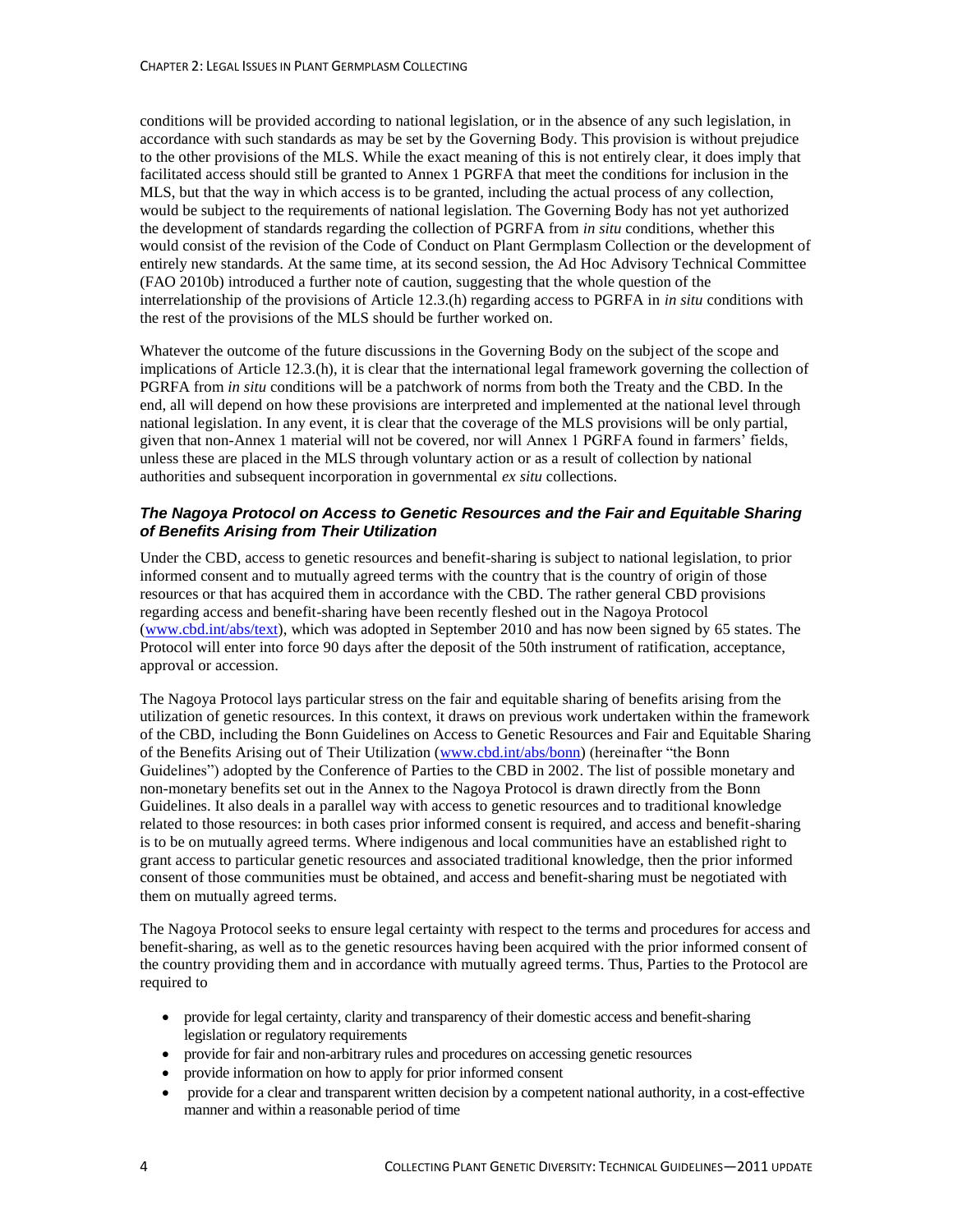- provide for the issuance at the time of access of a permit or its equivalent as evidence of the decision to grant prior informed consent and of the establishment of mutually agreed terms, and notify the Access and Benefit-sharing Clearing-House accordingly
- where applicable, and subject to domestic legislation, set out criteria and/or processes for obtaining prior informed consent or approval and for the involvement of indigenous and local communities in acquiring access to genetic resources
- establish clear rules and procedures for requiring and establishing mutually agreed terms (which are to be set out in writing)

Central to the whole process will be the Access and Benefit-sharing Clearing-House set up under Article 11 of the Nagoya Protocol to act as a central information point for legislative, administrative and policy measures on access and benefit-sharing, including procedures, requirements and information on national focal points and national authorities, and for notifications of the issuance of permits or certificates of compliance with requirements for those accessing genetic resources.

In developing and implementing legislation and regulatory schemes for access and benefit-sharing, Parties are required to create conditions to promote and encourage research that contributes to the conservation and sustainable use of biological diversity, particularly in developing countries. This includes developing simplified measures for access for non-commercial research purposes, taking into account the need to address a change of intent for such research. Parties are also required to pay due regard to cases of present or imminent emergencies that threaten or damage human, animal or plant health, as determined nationally or internationally. Parties may take into consideration the need for expeditious access to genetic resources and expeditious fair and equitable sharing of benefits arising out of the use of such genetic resources, including access to affordable treatments by those in need, especially in developing countries. Finally, they are required to consider the importance of genetic resources for food and agriculture and their special role for food security.

With respect to traditional knowledge associated with genetic resources, Parties are to take into consideration the laws, protocols and procedures of indigenous and local communities and to support, as appropriate, the development by those communities of community protocols in relation to access and benefit-sharing, of minimum standards for mutually agreed- terms for benefit-sharing and of model contractual clauses for benefit-sharing.

Parties to the Nagoya Protocol are required to take appropriate, effective and proportionate measures to provide that genetic resources and associated traditional knowledge utilized within their jurisdiction have been accessed in accordance with prior informed consent and that mutually agreed terms have been established, as required by the domestic access and benefit-sharing legislation of the country providing the genetic resources. They are also required to monitor the utilization of genetic resources, including establishing one or more checkpoints related to prior informed consent, the source of the genetic resources, the establishment of mutually agreed terms and the utilization of the genetic resources. Users will be required to provide pertinent information at these checkpoints, including internationally recognized certificates of compliance where they are available. Such certificates of compliance will serve as evidence that the genetic resources covered by the certificates have been accessed in accordance with prior informed consent and that mutually agreed- terms have been established as required. They are to include the following minimum information:

- issuing authority
- date of issuance
- provider
- unique identifier of the certificate
- the person or entity to whom prior informed consent was granted
- subject-matter or genetic resources covered by the certificate
- confirmation that mutually agreed terms were established
- confirmation that prior informed consent was obtained
- commercial and/or non-commercial use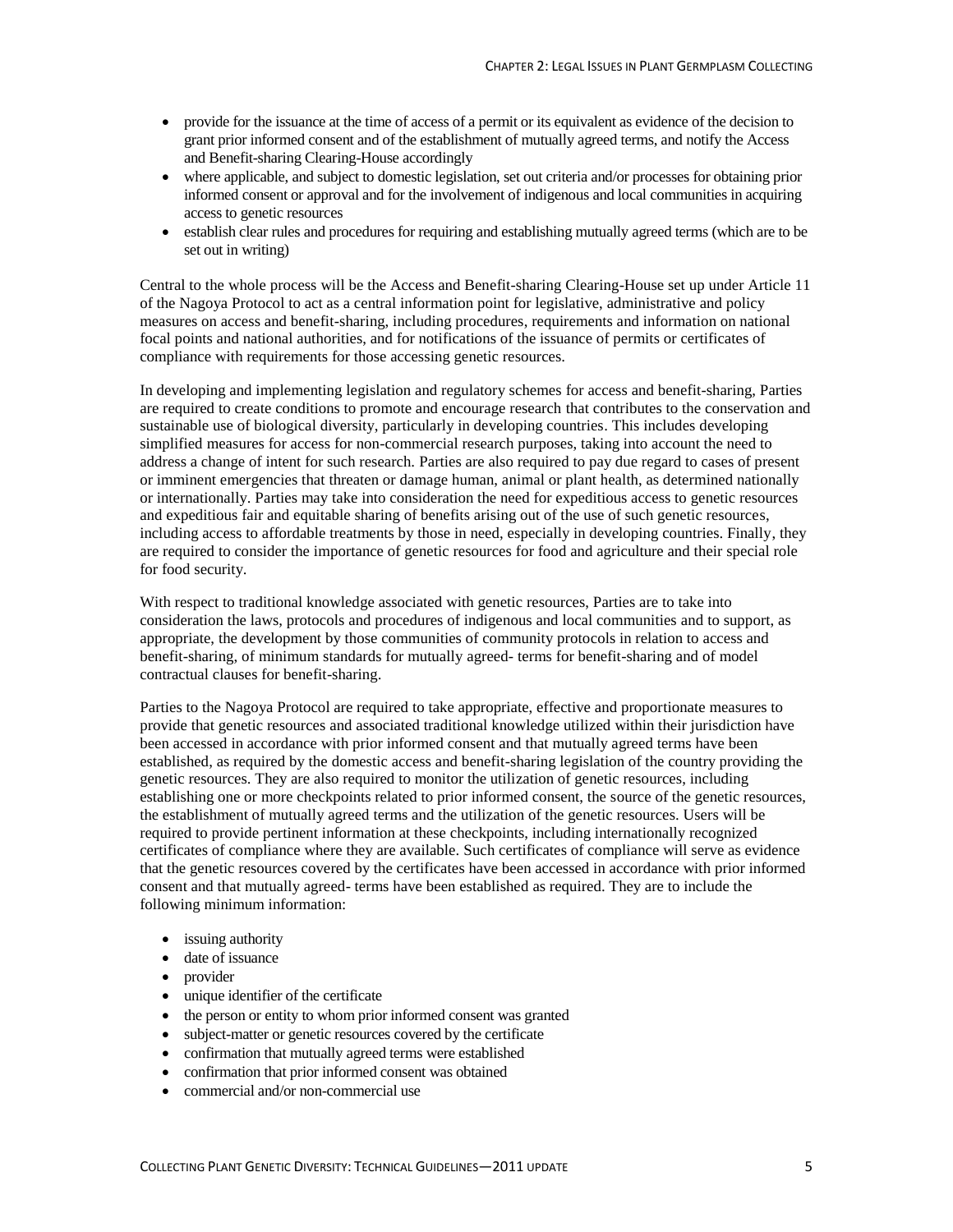#### **Guidelines for following the access and benefit-sharing requirements of the Convention on Biological Diversity (CBD) for collecting germplasm** *in situ*

Prior informed consent (PIC) must be obtained before an exploration takes place. Access is under the control of the national government in countries that are Parties to the CBD. PIC is required even in countries that do not have specific national legislation on access to genetic resources. The need for PIC covers wild plants, as well as traditional crop varieties obtained from farmers or markets. The exact situation under the Treaty regarding access to PGRFA of crops listed in Annex 1 and found in *in situ* conditions is still not totally clear, as discussed above. In particular, no standards regarding access to PGRFA found in *in situ* conditions have yet been set by the Governing Body of the Treaty. However, it is clear that prior approval must always be sought before an exploration mission is launched. The following condensed steps for a potential collector to request PIC are based on the CBD, the Bonn Guidelines and the Nagoya Protocol:

- 1. In consultation with host-country collaborators, develop a proposal describing the collection activities. Include taxa and associated information to be collected, foreign and host-country participants, dates, locations to be visited, collecting protocol, possible benefits to the host country, intended use of the germplasm and budget.
- 2. Identify one of the following authorities or focal points in the host country on the CBD website [\(www.cbd.int/information/nfp.shtml\)](http://www.cbd.int/information/nfp.shtml):
	- Competent National Authority on Access and Benefit Sharing (ABS CNA)
	- National Focal Point to the Intergovernmental Committee for the Nagoya Protocol on Access and Benefit-sharing (ICNP ABS NFP)
	- Primary National Focal Point to the CBD (CBD NFP)
- 3. Send your proposal to the national authority or focal point and request information on the procedure for obtaining PIC and establishing mutually agreed terms. (Note: In some countries, no national authorities or focal points have been designated. In those cases, contact the ministry – usually the ministry of environment, agriculture or forestry – that issues scientific research or collecting permits, or which is most relevant to your work, and inquire about the procedure for requesting PIC.)
- 4. Follow the requirements of the host-country authority to request PIC.
- 5. The host-country authority may respond to your request with a letter, permit, license, material transfer agreement\* or other documentation. Carefully review the documentation received to be sure that you and your institution can abide by all the terms, including the procedures for collecting the germplasm, limitations on the use of the germplasm, and the specified benefit-sharing. Additional communication may be necessary to reach a mutual agreement on terms.
- 6. PIC from other types of authorities may also be required. Lower administrative levels, such as provincial authorities, require separate permits in some countries. Collection of germplasm in protected areas requires permits in most countries. Collection of traditional crop varieties often requires PIC from indigenous and local communities.
- 7. Take measures to ensure that all the mutually agreed terms of the PIC are followed both during and after the exploration. Carry the documentation providing PIC with you on the exploration. Follow all requirements of the CBD, including those concerning the rights of indigenous and local communities and the protection of biological resources.
- 8. Share the germplasm, documentation and subsequent results of research with cooperators in the host country. Involve host-country stakeholders in the research as much as possible.

The exact process to obtain PIC varies from country to country. In some countries, host-country collaborators rather than foreign participants may be required to request permission for access from the national authorities. Future developments on implementation of the Nagoya Protocol and the Treaty regarding the collection of genetic resources from *in situ* conditions should be monitored to determine whether modifications are needed in the process.

```
- - - - - - - - - - - -
```
\*The authorities in a country may choose to use the SMTA to provide access to genetic resources listed in Annex 1 to the Treaty collected *in situ* (for example, by depositing the germplasm in the national genebank and then distributing it from there).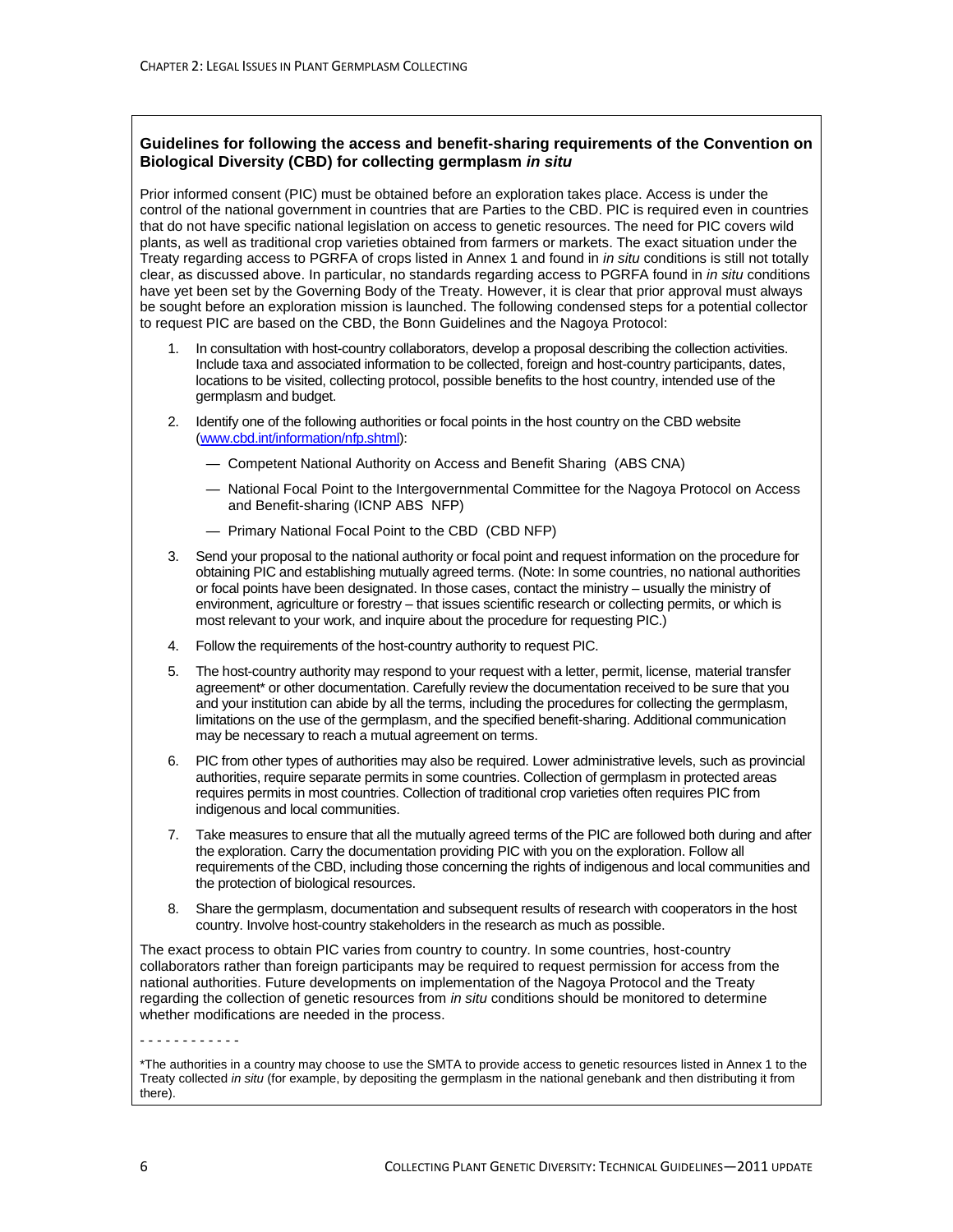Presumably, the SMTA will constitute an internationally recognized certificate of compliance insofar as access to PGRFA in the MLS is concerned. In any case, the Nagoya Protocol specifically recognizes that where a specialized international access and benefit-sharing instrument, such as the Treaty and its SMTA, applies, the Nagoya Protocol will not apply for the Party or Parties to that specialized instrument: the Protocol and other specialized instruments are to be implemented in a mutually supportive manner.

#### *The Global Plan of Action for the Conservation and Sustainable Utilization of Plant Genetic Resources for Food and Agriculture*

As noted above the Global Plan of Action adopted at the Fourth International Technical Conference on Plant Genetic Resources in Leipzig in 1995 provided a sound framework for the development of an efficient and sustainable global system of *ex situ* conservation. The relevant provisions are contained in the policy/strategy sections for sustaining existing *ex situ* collections (Activity 5) and regenerating threatened *ex situ* accessions (Activity 6) [\(http://typo3.fao.org/fileadmin/templates/agphome/documents/PGR/GPA/gpaeng.pdf\)](http://typo3.fao.org/fileadmin/templates/agphome/documents/PGR/GPA/gpaeng.pdf):

82. **Policy/Strategy:** The international community has interests in and responsibilities for the *ex situ* conservation of plant genetic resources for food and agriculture. It is this understanding which provides the basis for an effective, integrated and rational global plan to secure existing collections. Countries have national sovereignty over, and responsibility for, their own plant genetic resources for food and agriculture.

83. Full use should be made of appropriate existing facilities, including national, regional and international centres. Conserved materials should be, as appropriate, replicated and stored in long-term facilities meeting international standards, in accordance with applicable international agreements. Unintended and unnecessary duplications between collections within the networks should be reduced to promote cost efficiency and effectiveness in global conservation efforts. Countries could be assisted in identifying which genetic resources are already stored and duplicated in long-term facilities.

84. FAO in cooperation with countries and with relevant institutions should facilitate the formalizing of agreements to safeguard diversity in *ex situ* collections in conformity with applicable international agreements. This would allow those countries so desiring to place collections voluntarily in secure facilities outside their boundaries.

The Global Plan of Action has now been revised by the FAO Commission on Genetic Resources for Food and Agriculture for adoption by the FAO Council in November 2011.

#### *The Global Crop Diversity Trust*

Central to the implementation of the global system of *ex situ* conservation will be the Global Crop Diversity Trust (hereinafter "the Trust"), an international endowment fund set up by international agreement in 2004 and recognized by the Governing Body of the Treaty at its first session in 2006 as being an essential element of the funding strategy of the Treaty in relation to the *ex situ* conservation and availability of PGRFA. The objective of the Trust is to ensure the long-term conservation and availability of PGRFA with a view to achieving global food security and sustainable agriculture and, in doing so, to promote an efficient, goaloriented, economically efficient and sustainable global system of *ex situ* conservation in accordance with the Treaty and the Global Plan of Action. For this purpose, it runs an endowment fund to secure the long-term financing of eligible collections of PGRFA. At present, the endowment fund stands at some US\$117 million, and long-term grants are made at the rate of over US\$2.3 million a year.

#### *New developments in technical knowledge on* **ex situ** *conservation*

Technical knowledge on *ex situ* conservation has advanced considerably since the publication of the first Technical Guidelines in 1995. Much progress has been made in the development of techniques for *in vitro* storage of germplasm, which has become standard practice for many species in genebanks. *In vitro* samples are useful for conservation of genetic resources that are (1) vegetatively propagated or have short-lived recalcitrant seeds, (2) rare or endangered or (3) the products of biotechnology, such as elite desirable genotypes maintained as clones. In addition to their utility for conservation in active and base collections, *in vitro* techniques are useful for a number of other purposes, including rapid multiplication, production of disease-free material, safety duplication and distribution.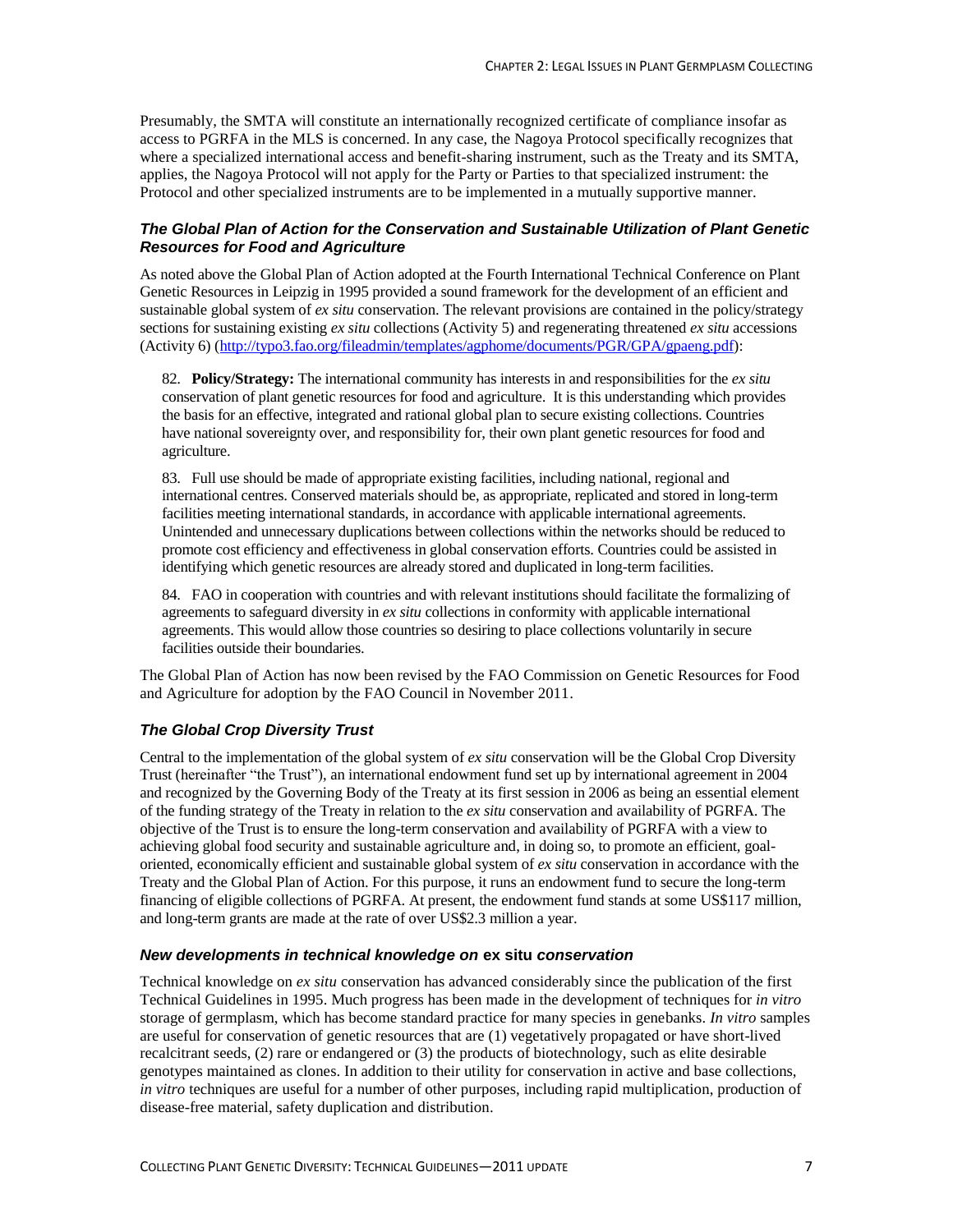#### *New developments in the area of plant breeders' rights*

International treaties related to plant breeders' rights were introduced in the first version of the Technical Guidelines. As of April 2011, 69 states were members of the International Convention for the Protection of New Varieties of Plants (UPOV), with different members having acceded to different acts. Over 150 states are now obligated to comply with the Agreement on Trade-Related Aspects of Intellectual Property Rights (TRIPs) as a result of their membership in the World Trade Organization (WTO). The World Intellectual Property Rights Organization (WIPO) established a committee in 2000 to discuss the relationship between intellectual property, genetic resources, traditional knowledge and expressions of folklore. The WIPO Intergovernmental Committee on Intellectual Property and Genetic Resources, Traditional Knowledge and Folklore (IGC) is currently working on an international legal instrument to protect genetic resources, traditional knowledge and traditional cultural expressions.

Linkages and possible inconsistencies between the international treaties protecting intellectual property and the regimes established by the CBD have been discussed in several fora. It is uncertain what impact the stronger intellectual property protections mandated by TRIPs, UPOV and WIPO will have on the CBD objective of fair and equitable sharing of the benefits arising from the use of biological genetic resources. One measure that has been suggested as a way to support the principles of the CBD through intellectual property systems is a requirement for the origin of genetic materials used in inventions to be disclosed. The WIPO IGC has considered the relationship between access to genetic resources and the need for disclosing in patent applications the origin of genetic resources and traditional knowledge, but no legally binding obligations have been approved. Thus far, the UPOV Council has asserted that the CBD and UPOV are already mutually supportive and has resisted including the disclosure of origin as an additional condition for protection.

The most discussion on the issue of disclosure has taken place in the TRIPs Council, which has discussed many times the relationship between TRIPs and the CBD, and the need to amend TRIPs to support compliance with the CBD's access and benefit-sharing obligations. Recent negotiations in the TRIPs Council have focused on whether TRIPs should include a requirement for disclosure (in patent or other types of applications protecting intellectual property rights) of the origin of genetic resources and traditional knowledge, possibly including proof of prior informed consent and benefit-sharing with the source. Members opposing this change take the position that contracts between countries and national access and benefit-sharing systems are already adequate to prevent misappropriation of genetic resources. An international certificate of origin has been proposed as one means of providing proof of compliance with national legislations on access and benefit-sharing that could be used to provide disclosure in applications for intellectual property rights. The International Regime on Access and Benefit Sharing outlined in the Nagoya Protocol lacks a mandatory requirement for disclosure in patent applications. Instead, it has a general description of checkpoints that are to be used to monitor compliance with national laws related to access and benefit-sharing, which has reinforced the push by some countries to add the disclosure requirement to TRIPs.

# **Future Challenges/needs/gaps**

What is now required is consolidation and practical implementation of the legal environment governing the collection of plant germplasm. It is especially important to clarify the way the regimes established by the CBD and the Treaty will operate with respect to the collection of PGRFA from *in situ* conditions. The interrelationship between Article 12.5.(h) of the Treaty and the rest of the provisions relating to the multilateral system and the development of standards for plant collecting and transfer will be of particular importance in this respect. The development of model contractual clauses (including clauses covering benefit-sharing arising from the utilization of genetic resources and traditional knowledge held by indigenous and local communities) will also be important.

# **Conclusions**

Many significant developments have taken place in the legal environment governing plant germplasm collecting since the first edition of the Technical Guidelines in 1995: